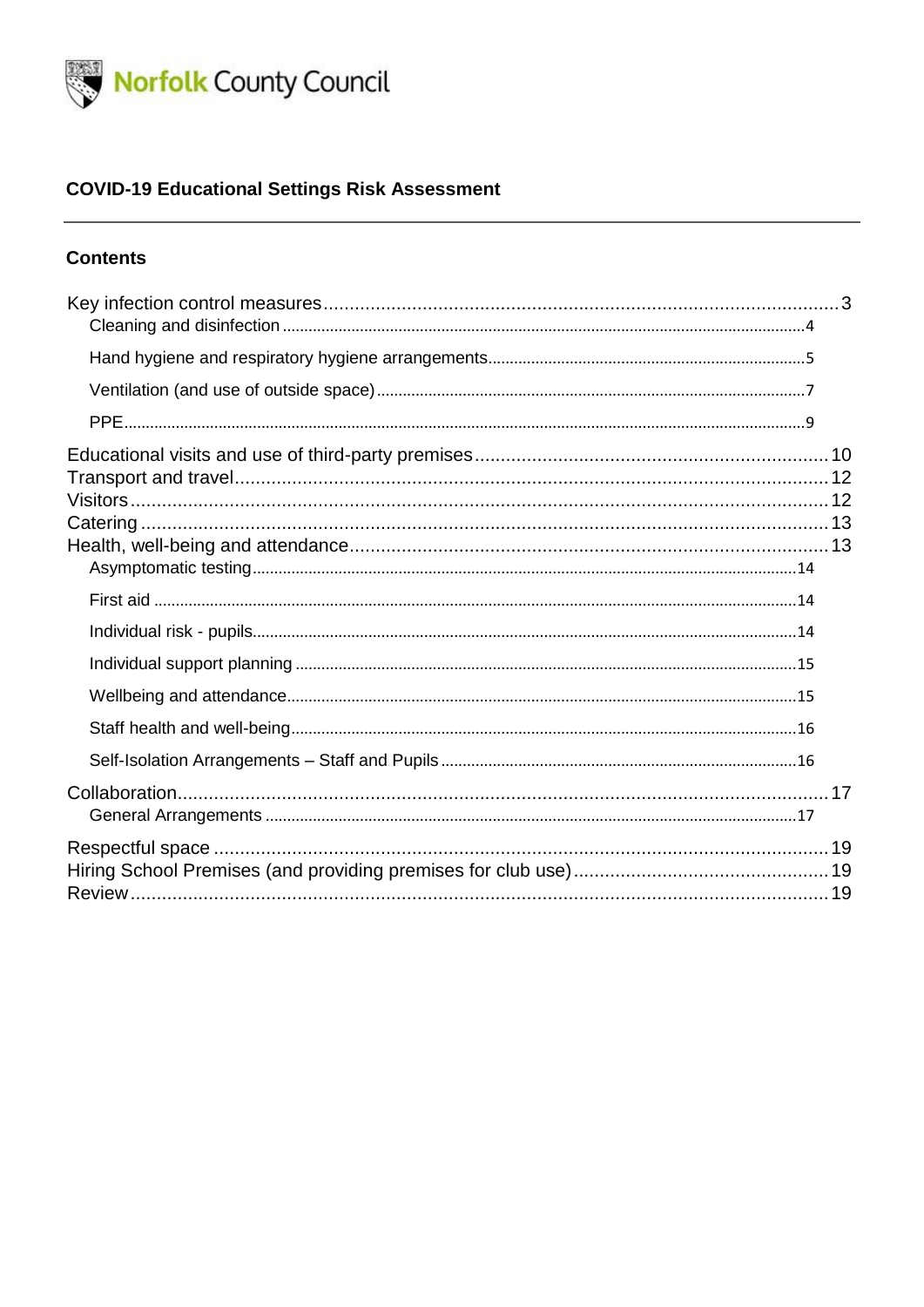

Upload: 001 Date 15/07/2021 Approved By: Head of Health Safety and Wellbeing Page 1 of 18 © 2021 Norfolk County Council

The health, safety and well-being of all staff and pupils is of utmost importance to us.

This template does not follow the traditional format for a risk assessment. It only covers the control measures needed to manage the risks presented by COVID-19 as low as is possible, in line with community risk levels, therefore the need for scoring or prioritising control implementation is negated. The measures relate to all the persons who may be affected at your setting staff, pupils and visitors. Settings are required to review the identified control measures and describe how they are implementing these in the notes box. Where a control measure does not apply to your setting you can delete the line or enter NA. You may need to add additional control measures specific to your setting, additional space is provided at the end of the form for this purpose.

The control measures that are now needed are very different to those that were previously required when the consequences associated with COVID-19 were significant. More information on the measures identified here is available in the Compliance Code for all educational settings.

Please note: all COVID-19 guidance is available through HR InfoSpace and Norfolk Schools

| Date of change | <b>Section, Page and Change</b>                                                                                             |
|----------------|-----------------------------------------------------------------------------------------------------------------------------|
| 15/07/2021     | <b>New</b>                                                                                                                  |
| 31/08/2021     | <b>Updated sections</b><br>Educational visits for international travel Visitors<br>- key contractors                        |
| 28/11/21       | Facemasks reintroduced in communal areas                                                                                    |
| 3/1/2022       | Facemasks to be worn by all students and staff, apart from those<br>who are exempt, in classrooms and communal areas.       |
| 4/1/22         | Students to be asked to LFD test before getting onto the taxi and<br>will be tested in school as per government guidelines. |

For ease of reference, changes that are made to this document are detailed below: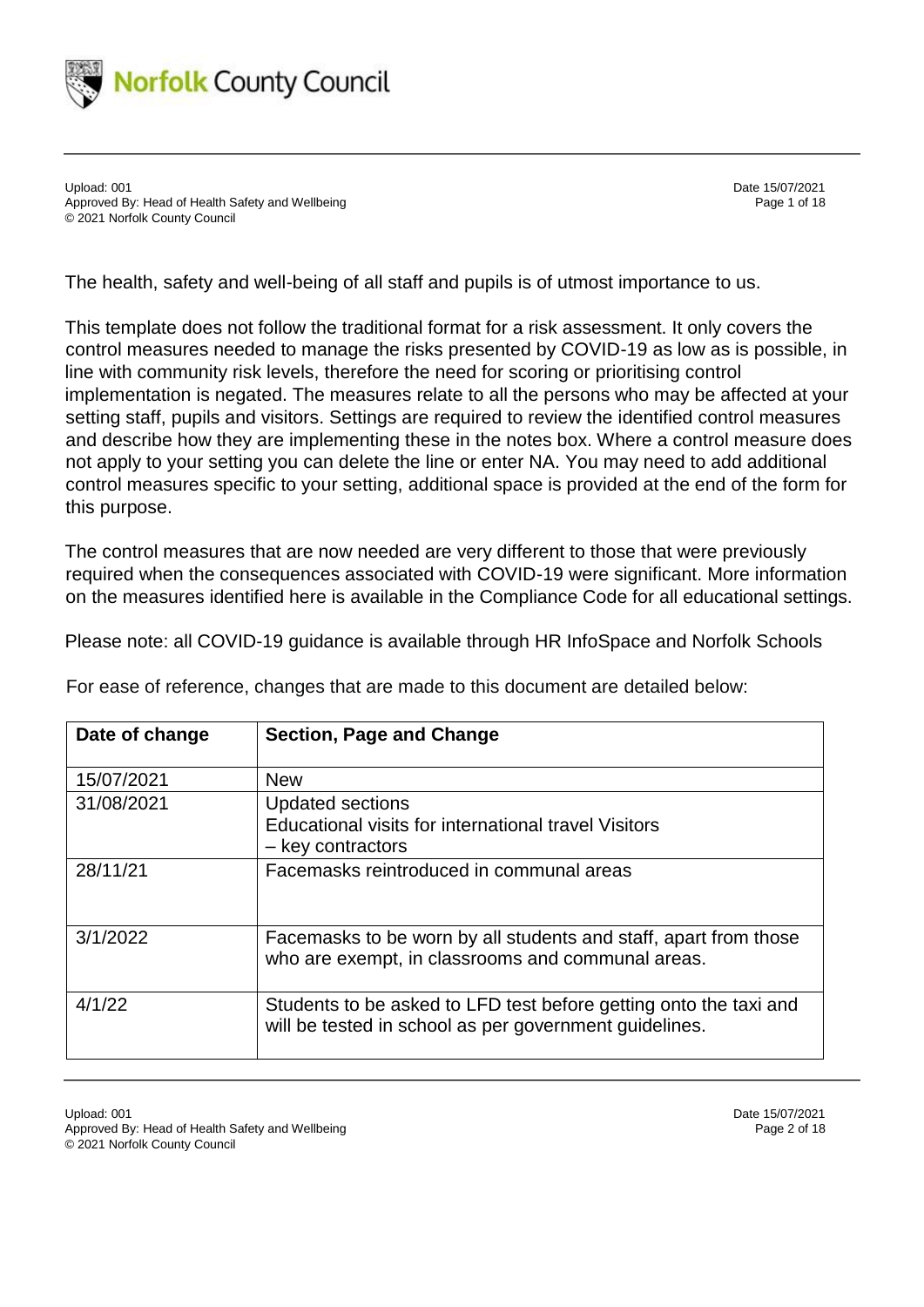

| <b>Setting/Premises:</b>        | <b>All Saints School</b>    |                          |        |
|---------------------------------|-----------------------------|--------------------------|--------|
| Location:                       | Lessingham - Norfolk        |                          |        |
| <b>Assessment Date:</b>         | 8/9/21                      | <b>Last Review Date:</b> | 3/1/22 |
| <b>Assessment completed by:</b> | <b>Samantha Dangerfield</b> |                          |        |

Please describe how you have met with the required control measures in the "Notes and Further Information" column

#### <span id="page-2-0"></span>**Key infection control measures**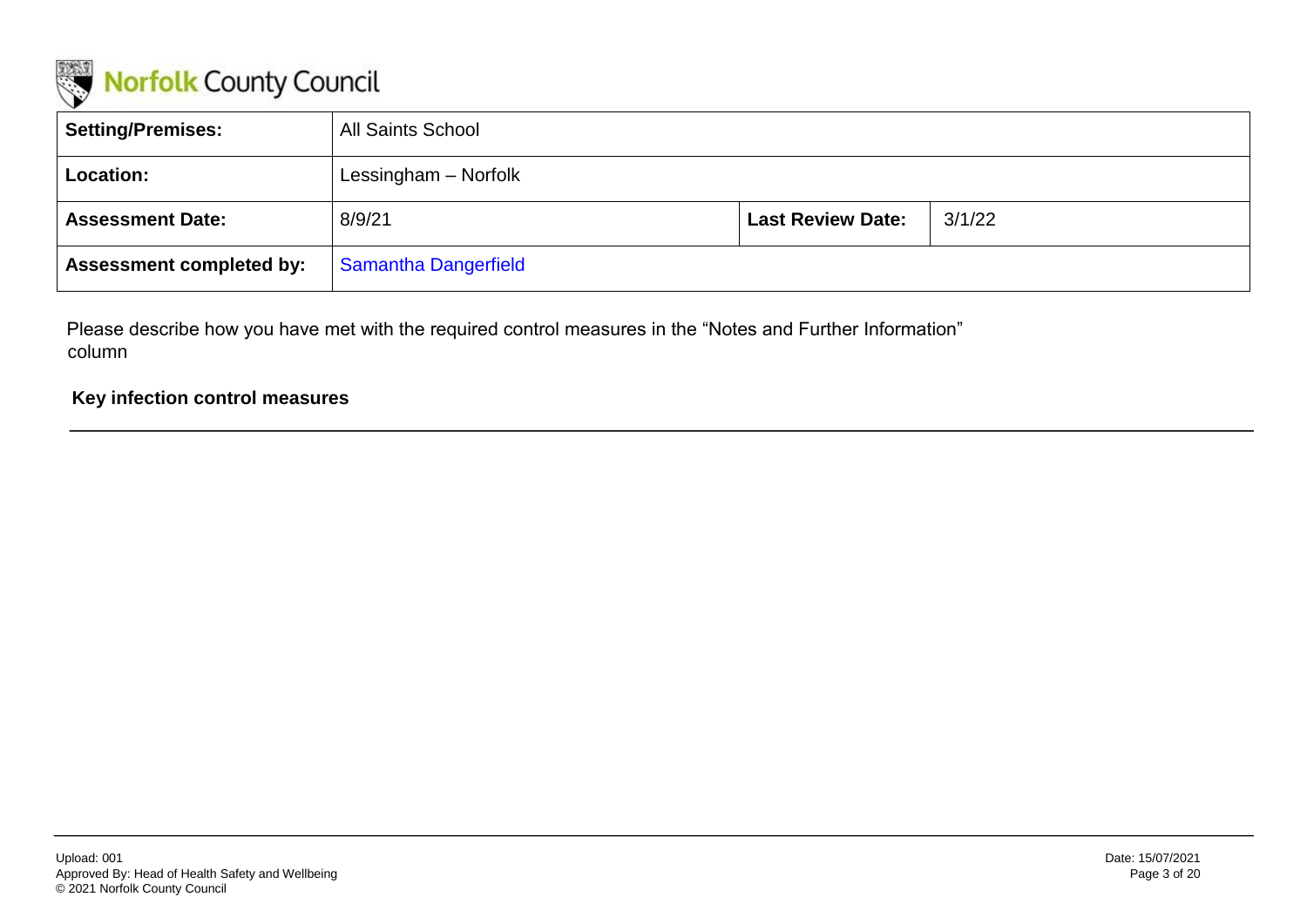

#### *Cleaning and disinfection*

<span id="page-3-0"></span>

| The setting has developed specific cleaning schedules for items<br>that need cleaning and disinfection. The schedule details all items,<br>frequencies and who is responsible for this following the<br>information detailed in the compliance code. This includes:<br>Cleaning all touch points including those that that are fixed to<br>the premises (inside and out) twice a day<br>Equipment and resources are disinfected on a twice daily basis<br>as a minimum.<br>Soft furnishings are disinfected with a proprietary fabric<br>disinfectant spray daily.<br>Frequency of cleaning and disinfection of equipment is<br>increased based on risk e.g. the number of different<br>users who are handling equipment and resources, the<br>ability of users to undertake effective hand hygiene<br>Consideration has been given to times of high use and<br>frequency of disinfection increased accordingly where possible.<br>Shared touch points in staff areas such as those on<br>microwaves, kettles, fridges and photocopiers are wiped down<br>before and after use | Υ<br>Y<br>Υ<br>Υ<br>Y | Caretaker to do on a Monday /<br>Tuesday / Thursday and Friday<br>(school support manager / HT<br>on a Wednesday during the day<br>or if caretaker is away. Catering<br>manager to do after school on a<br>Wednesday.<br>Staff are encouraged to clean<br>regularly |
|--------------------------------------------------------------------------------------------------------------------------------------------------------------------------------------------------------------------------------------------------------------------------------------------------------------------------------------------------------------------------------------------------------------------------------------------------------------------------------------------------------------------------------------------------------------------------------------------------------------------------------------------------------------------------------------------------------------------------------------------------------------------------------------------------------------------------------------------------------------------------------------------------------------------------------------------------------------------------------------------------------------------------------------------------------------------------------|-----------------------|---------------------------------------------------------------------------------------------------------------------------------------------------------------------------------------------------------------------------------------------------------------------|
| • If a surface is visibly dirty it is always cleaned prior to disinfection.                                                                                                                                                                                                                                                                                                                                                                                                                                                                                                                                                                                                                                                                                                                                                                                                                                                                                                                                                                                                    | Υ                     | All surfaces cleaned daily                                                                                                                                                                                                                                          |
| • Different cleaning equipment is provided for kitchens, toilets,<br>classrooms and office areas.                                                                                                                                                                                                                                                                                                                                                                                                                                                                                                                                                                                                                                                                                                                                                                                                                                                                                                                                                                              | Υ                     |                                                                                                                                                                                                                                                                     |
|                                                                                                                                                                                                                                                                                                                                                                                                                                                                                                                                                                                                                                                                                                                                                                                                                                                                                                                                                                                                                                                                                |                       |                                                                                                                                                                                                                                                                     |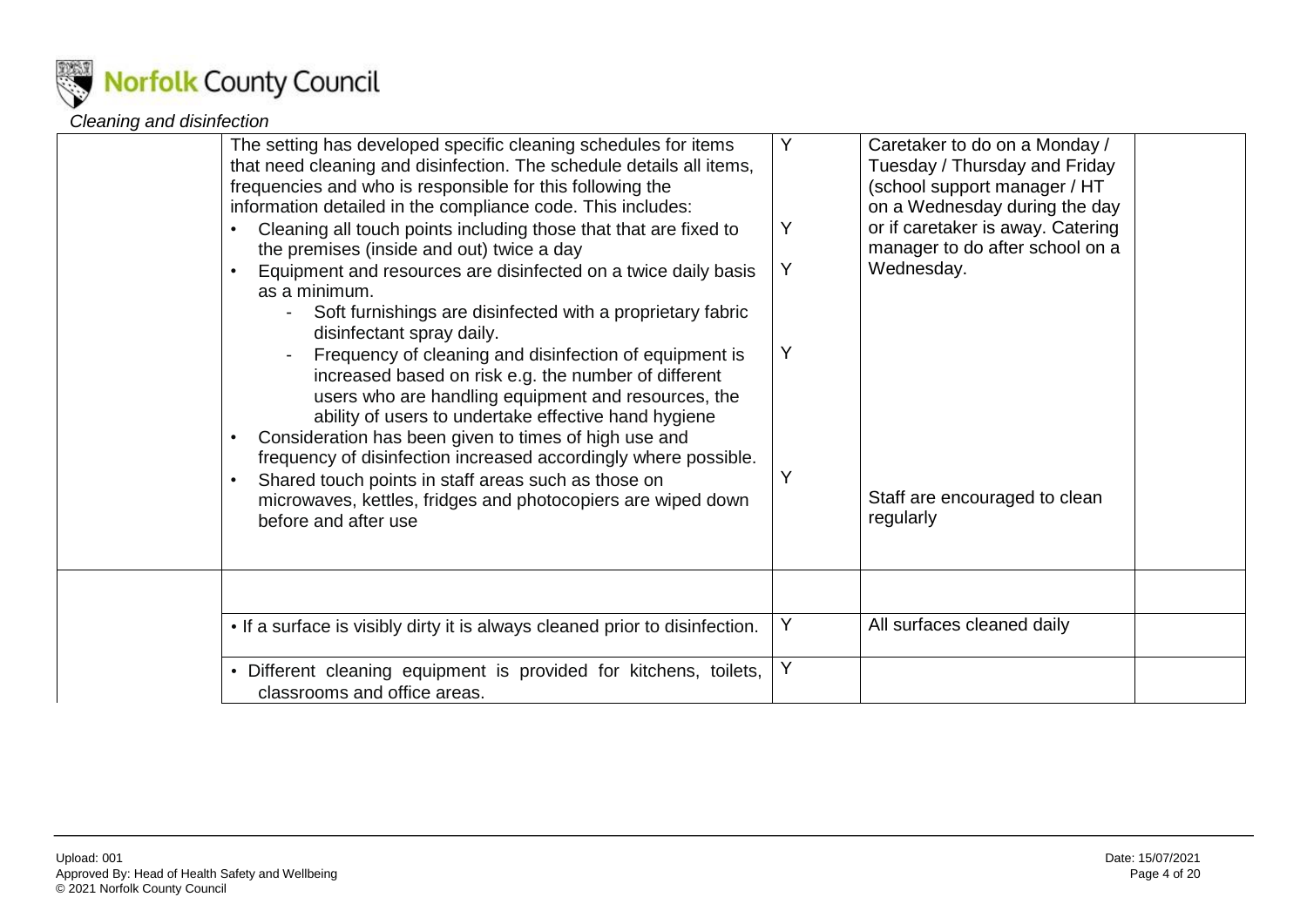

| All Staff who undertake cleaning:                                                                                                                                                                                                                | Briefing given to all staff<br>involved |  |
|--------------------------------------------------------------------------------------------------------------------------------------------------------------------------------------------------------------------------------------------------|-----------------------------------------|--|
| Know the schedule information.                                                                                                                                                                                                                   |                                         |  |
| Have received relevant training/instruction                                                                                                                                                                                                      |                                         |  |
| Will follow the instructions for cleaning products and<br>disinfectants to ensure it is effective to ensure that all of the<br>surface has disinfectant applied and not to wipe items dry<br>before the required contact time has been achieved. |                                         |  |
| Are provided with disinfectant wipes to enable them to clean<br>and disinfect contact points in teaching spaces and equipment.                                                                                                                   |                                         |  |

#### *Hand hygiene and respiratory hygiene arrangements*

<span id="page-4-0"></span>

| Hand hygiene | Staff are ensuring that hand hygiene is carried out more<br>frequently than normal (pupils and themself) in an age<br>appropriate way e.g. observing young pupils, instructing in the<br>class (How to hand rub and NHS guidance for handwashing).<br>Event related prompts are given to pupils by staff after<br>before when as a more effective means of promoting hand<br>hygiene than fixed time prompts.<br>Supervision arrangements are in place to support pupils with<br>handwashing where it is needed.<br>Skin friendly wipes such as baby wipes are provided as an<br>alternative where children are not able to wash their hands due<br>to age or health conditions.<br>Hand hygiene frequencies include: arrival, before and after<br>eating, before and after breaks, going to the toilet, before<br>leaving, after removing a face covering, after handling resources | Sanitiser available throughout<br>the school and students ask to<br>sanitise hands frequently<br>during the day (arrival from the<br>taxi. Moving classes, before<br>and after break, lunch, after<br>going to the toilet, before<br>getting onto the taxi at the end<br>of the day.<br>Students taught good hygiene<br>during tutor time / PSHEE |
|--------------|--------------------------------------------------------------------------------------------------------------------------------------------------------------------------------------------------------------------------------------------------------------------------------------------------------------------------------------------------------------------------------------------------------------------------------------------------------------------------------------------------------------------------------------------------------------------------------------------------------------------------------------------------------------------------------------------------------------------------------------------------------------------------------------------------------------------------------------------------------------------------------------|---------------------------------------------------------------------------------------------------------------------------------------------------------------------------------------------------------------------------------------------------------------------------------------------------------------------------------------------------|
|              |                                                                                                                                                                                                                                                                                                                                                                                                                                                                                                                                                                                                                                                                                                                                                                                                                                                                                      | lessons etc and reminded as<br>they go to the toilet.                                                                                                                                                                                                                                                                                             |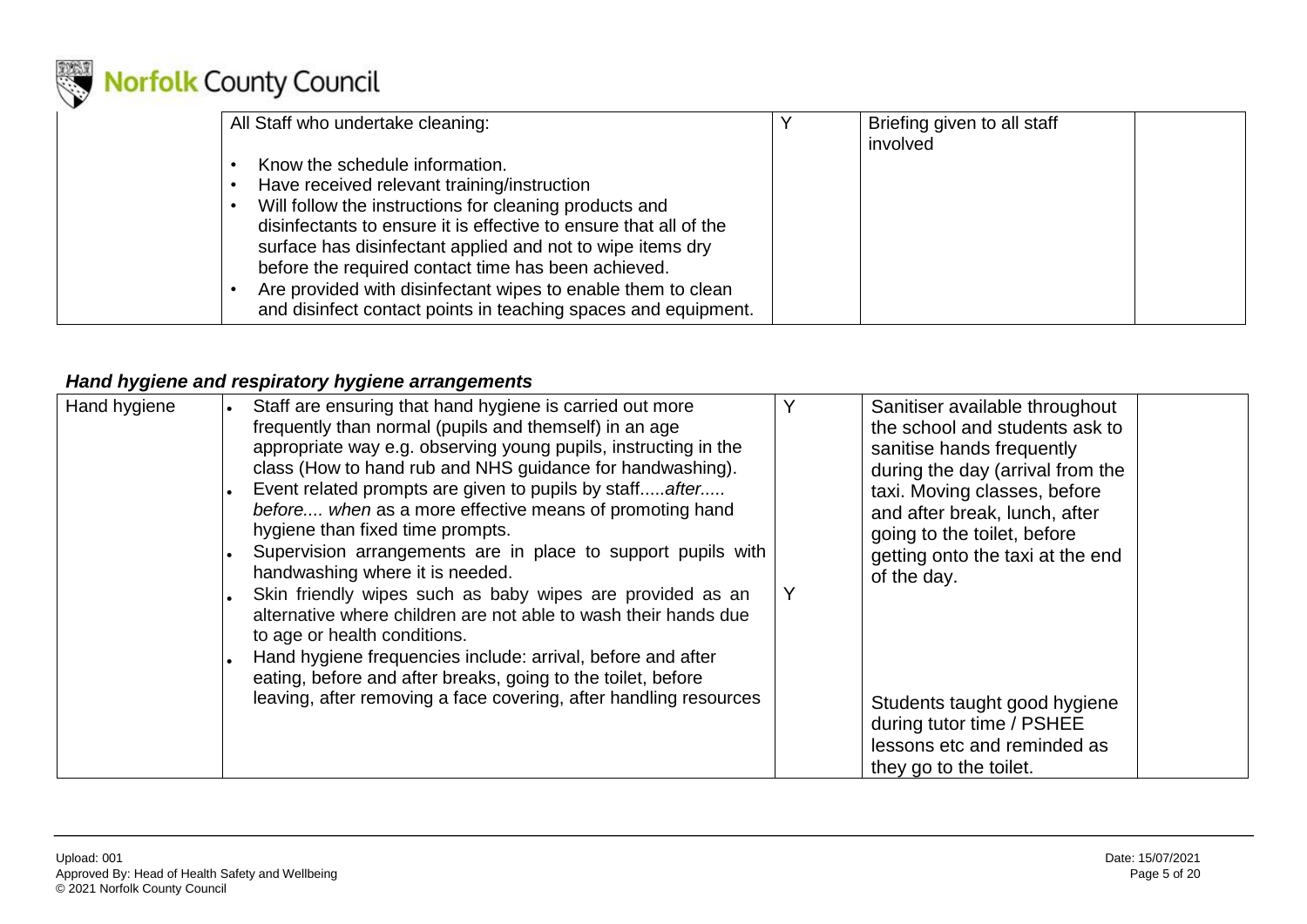

| (including those taken home) and at other identified intervals<br>determined by the setting in relation to the activities carried out.<br>Pupils and staff are aware of the need to avoid touching their<br>eyes, nose or mouth if hands have not been washed.<br>Staff and pupils have been advised to avoid wearing rings<br>(except for a plain band) in order to ensure thorough<br>handwashing.<br>Entrances are supervised on arrival in the morning to support<br>hand sanitising.<br>Staff, pupils (and parents) are advised that handwashing must be<br>carried out when they arrive at home |              |                                                                                                    |  |
|-------------------------------------------------------------------------------------------------------------------------------------------------------------------------------------------------------------------------------------------------------------------------------------------------------------------------------------------------------------------------------------------------------------------------------------------------------------------------------------------------------------------------------------------------------------------------------------------------------|--------------|----------------------------------------------------------------------------------------------------|--|
| Hand washing is carried out using running water (static bowls are<br>not used)                                                                                                                                                                                                                                                                                                                                                                                                                                                                                                                        | Y            | Toilets have running water and<br>hand sanitiser points are<br>available throughout the<br>school. |  |
| Hand dryers are efficient and effective in quick drying or have been<br>replaced with more efficient dryers or paper towels                                                                                                                                                                                                                                                                                                                                                                                                                                                                           | N            | Paper towels being used -<br>current hand dryers are not<br>effective                              |  |
| Consideration has been given to replacing traditional taps with easy<br>operating lever taps                                                                                                                                                                                                                                                                                                                                                                                                                                                                                                          | Y            | New facilities will be in the<br>school within the academic<br>year.                               |  |
| Hand sanitiser points are provided at key locations around the<br>site including: at all entrance doors to the setting, at the<br>entrance to toilet facilities, at the entrance to dining facilities, at<br>points of high contact such as near non-automatic doors in<br>corridors, lifts and stairs, classrooms, office facilities etc.<br>The location of sanitiser points is reviewed where there are<br>changes to use of different areas of the premises.<br>Hand sanitiser points are checked regularly and stock<br>$\bullet$<br>replenished where necessary.                                | Y            |                                                                                                    |  |
| Consideration has been be given to outside points being provided<br>in a manner that enables removal and securing at the end of the<br>day e.g. on tables/temporary or movable stands etc.                                                                                                                                                                                                                                                                                                                                                                                                            | $\mathsf{N}$ |                                                                                                    |  |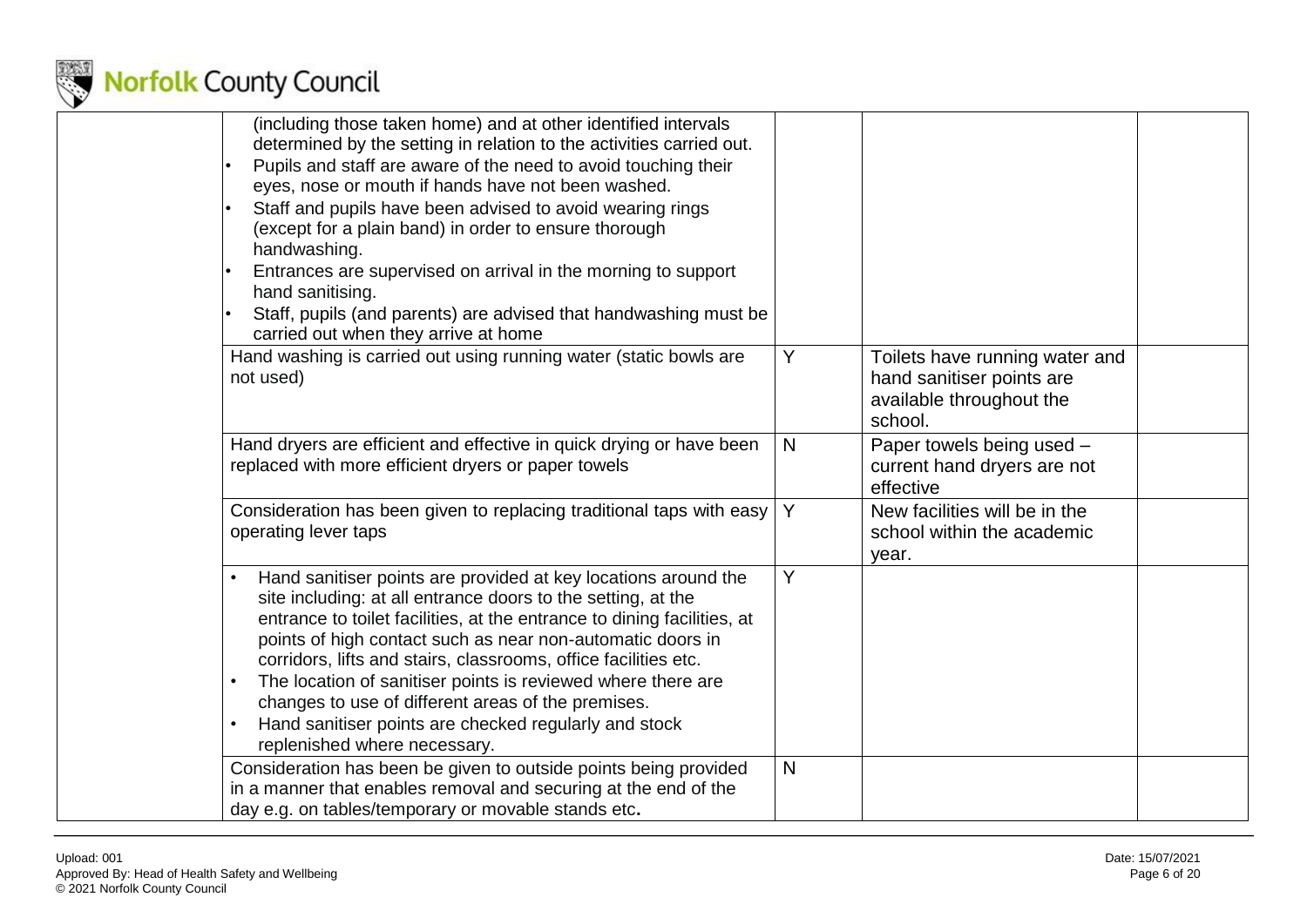

|                        | Hand sanitiser points have drip trays to deal with spillages and<br>reduce the slip risk where applicable (such as those affixed to walls)                                                                                                                                                                                | N | Not required as non-drip<br>sanitiser points.                                                                                                                                                                                                                   |
|------------------------|---------------------------------------------------------------------------------------------------------------------------------------------------------------------------------------------------------------------------------------------------------------------------------------------------------------------------|---|-----------------------------------------------------------------------------------------------------------------------------------------------------------------------------------------------------------------------------------------------------------------|
|                        | Hand sanitiser is stored appropriately and safely according to pupil<br>age and individual risks. Where the provision of hand sanitiser<br>points presents a risk of ingestion, this risk is managed through<br>pupil supervision (contact will be made with Health, Safety and<br>Well-Being where this is not possible) | Y |                                                                                                                                                                                                                                                                 |
| <b>Face Masks</b>      | Face masks to be worn in communal areas and classrooms                                                                                                                                                                                                                                                                    |   | Those students and staff who<br>are unable to wear them to be<br>encouraged to distance in the<br>classrooms.<br>Teachers to remove masks or<br>wear a visor or plastic mask<br>when working with our students<br>who need to lip read to aid<br>communication. |
| Respiratory<br>Hygiene | Tissues and waste bins are provided in classrooms and other<br>areas to ensure good respiratory hygiene.<br>Bins are emptied regularly throughout the day                                                                                                                                                                 |   |                                                                                                                                                                                                                                                                 |
|                        | All staff and pupils are regularly reminded about following Catch it.<br>Kill it, Bin it requirements.                                                                                                                                                                                                                    | Y |                                                                                                                                                                                                                                                                 |

### *Ventilation (and use of outside space)*

<span id="page-6-0"></span>

| Use of outside | Outside space will be used where it is possible, for example, whole | Continuing on line for briefings, |  |
|----------------|---------------------------------------------------------------------|-----------------------------------|--|
| space          | I school assemblies, lunchtimes and for meetings with staff and     | assemblies and staff meetings.    |  |
|                | pupils.                                                             |                                   |  |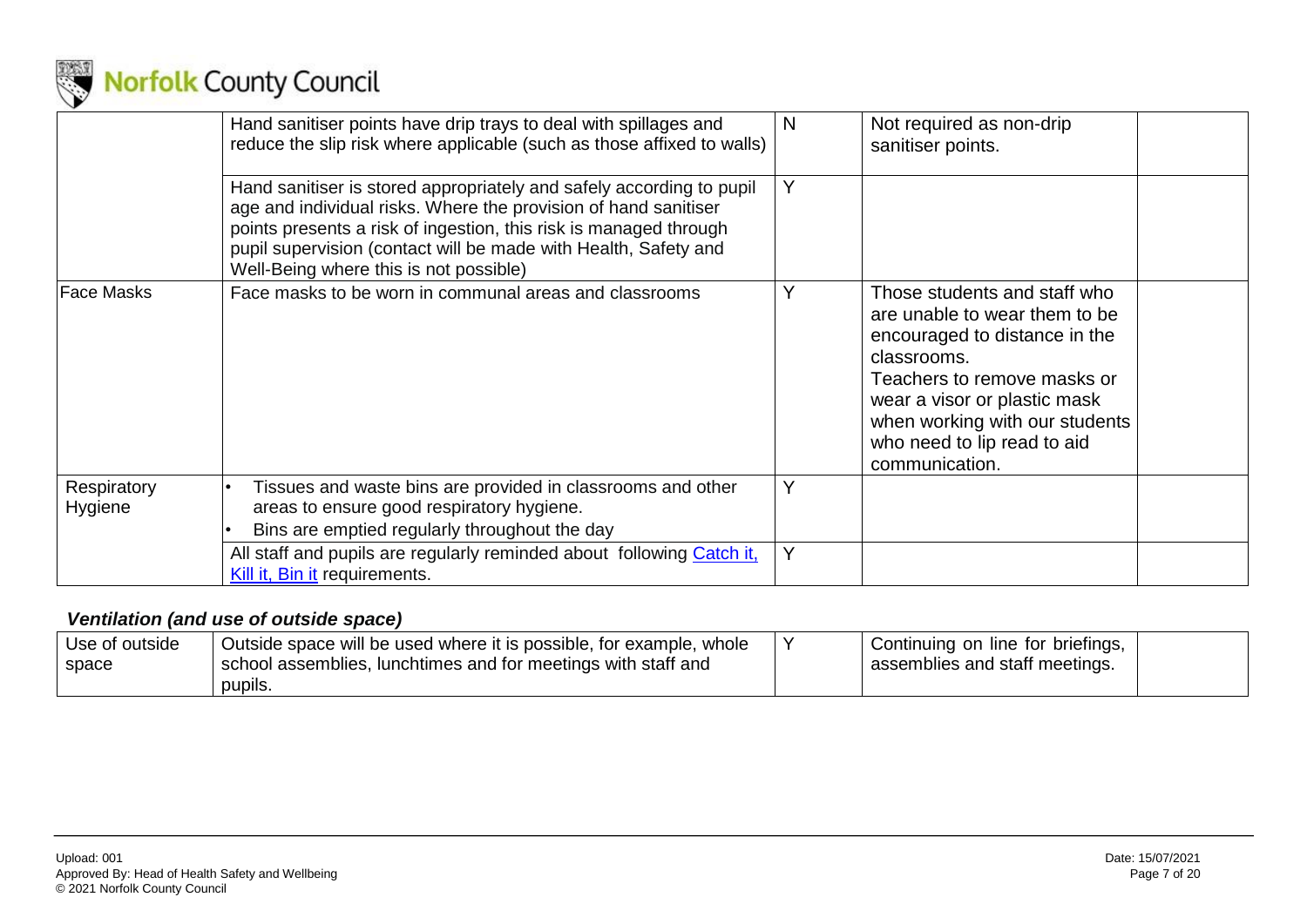

| Increasing<br>ventilation | All areas of the premises have been reviewed including meeting<br>rooms and office spaces.<br>Mechanical ventilation has been checked to ensure it provides<br>fresh air to rooms<br>Where installed, the setup of air conditioning systems has been<br>reviewed and adjusted to maximise the intake of fresh air.<br>Where fresh air provision is not adequate windows are also<br>opened in these areas.<br>Where systems serve multiple buildings or are fully recirculating,<br>advice has been sought from HVAC engineers and<br>recommendations have been implemented. |   | All rooms have a Co <sub>2</sub><br>ventilation unit to enable staff to<br>monitor air flow. When orange<br>or red increase ventilation is<br>required – when green to<br>orange ventilation is sufficient. |
|---------------------------|------------------------------------------------------------------------------------------------------------------------------------------------------------------------------------------------------------------------------------------------------------------------------------------------------------------------------------------------------------------------------------------------------------------------------------------------------------------------------------------------------------------------------------------------------------------------------|---|-------------------------------------------------------------------------------------------------------------------------------------------------------------------------------------------------------------|
|                           | • Doors and windows are kept open where possible and safe (in<br>premises with no or limited fresh air mechanical ventilation<br>systems)                                                                                                                                                                                                                                                                                                                                                                                                                                    | Υ | See above                                                                                                                                                                                                   |

| Where fire doors need to be kept open to support ventilation, alarm   N<br>activated door openers have been installed to ensure fire safety is<br>maintained.<br>Non fire doors are secured in the open position<br>Window restrictors are fitted where needed for premises user<br>$\bullet$<br>safety and to prevent unauthorised access.                                                                                         |           | Fire risk assessment completed                 |
|-------------------------------------------------------------------------------------------------------------------------------------------------------------------------------------------------------------------------------------------------------------------------------------------------------------------------------------------------------------------------------------------------------------------------------------|-----------|------------------------------------------------|
| During cooler weather:<br>Windows are fully opened before rooms are occupied and during<br>breaks.<br>Windows are kept partially open when rooms are in use, windows<br>are selected that are not directly next to work areas/pupils desks<br>or high level windows are open fully and low level opened partially<br>Information has been provided to parents, carers and pupils to<br>dress appropriately for cooler temperatures. | <b>NA</b> | Rooms do not have different<br>height windows. |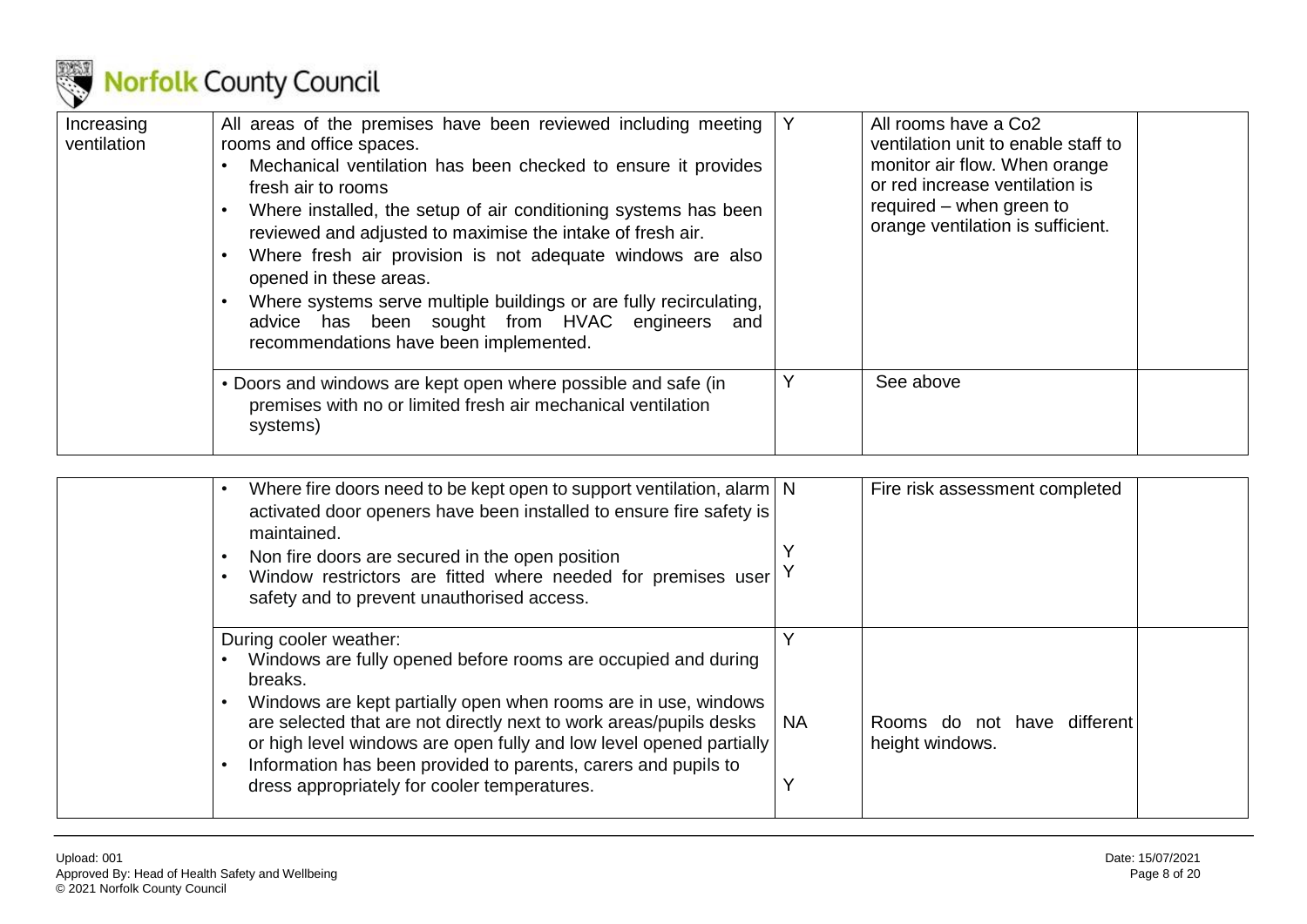

|                                                | Members of the team are nominated to ensure that windows are<br>opened in accordance with the above                                                                                                                                                                                                                                                                                                                                                                                                                                                                                                                                                                                                                                                                   | Y         | All staff are aware                                             |
|------------------------------------------------|-----------------------------------------------------------------------------------------------------------------------------------------------------------------------------------------------------------------------------------------------------------------------------------------------------------------------------------------------------------------------------------------------------------------------------------------------------------------------------------------------------------------------------------------------------------------------------------------------------------------------------------------------------------------------------------------------------------------------------------------------------------------------|-----------|-----------------------------------------------------------------|
|                                                | Signage is provided to remind occupants not to fully close<br>windows                                                                                                                                                                                                                                                                                                                                                                                                                                                                                                                                                                                                                                                                                                 | Y         |                                                                 |
|                                                | Regular checks are made to ensure that arrangements are being<br>followed                                                                                                                                                                                                                                                                                                                                                                                                                                                                                                                                                                                                                                                                                             | Y         | Daily caretaker checks                                          |
| Reassurance<br>measures                        | • Consideration has been given to installing non-dispersive infrared<br>(NDIR) CO <sub>2</sub> sensors in suitable spaces in order to assess<br>whether ventilation levels are adequate in line with the<br>compliance code                                                                                                                                                                                                                                                                                                                                                                                                                                                                                                                                           | Υ         | In place in all rooms and areas                                 |
| Using fans                                     | Where fans are needed in offices, discussion has taken place with<br>staff who use that space to agree terms of use.                                                                                                                                                                                                                                                                                                                                                                                                                                                                                                                                                                                                                                                  | Y         | Air conditioning unit.                                          |
|                                                | Where fans are needed in classrooms and other educational areas,<br>a decision for their use has been made by the Headteacher in<br>conjunction with staff.                                                                                                                                                                                                                                                                                                                                                                                                                                                                                                                                                                                                           | <b>NA</b> |                                                                 |
| Rooms with no<br>direct source of<br>fresh air | Where rooms cannot be adequately ventilated<br>(naturally or<br>mechanically), they have been taken out of use (subject to the below<br>improvements that can be made in some instances)<br>The room use has been modified to limit access to one person at<br>a time, provide space between occupation and reduce occupancy<br>time to 30 minutes or less<br>Equipment, machinery that prevent air circulating have been<br>relocated where possible<br>Tasks that take place in these areas have been reviewed, those<br>$\bullet$<br>that increase generation of aerosols have been modified for<br>these areas (such as physical exertion).<br>Fans are not used in poorly ventilated areas<br>$\bullet$<br>Advise has been sought from HSW for using these areas | <b>NA</b> |                                                                 |
| <b>PPE</b>                                     |                                                                                                                                                                                                                                                                                                                                                                                                                                                                                                                                                                                                                                                                                                                                                                       |           |                                                                 |
| <b>PPE</b>                                     | Arrangements are in place to ensure that PPE guidance is applied<br>in line with the circumstances that are outlined only.                                                                                                                                                                                                                                                                                                                                                                                                                                                                                                                                                                                                                                            | Y         | PPE is stored in the medical<br>room and staff room in the main |

<span id="page-8-0"></span>corridor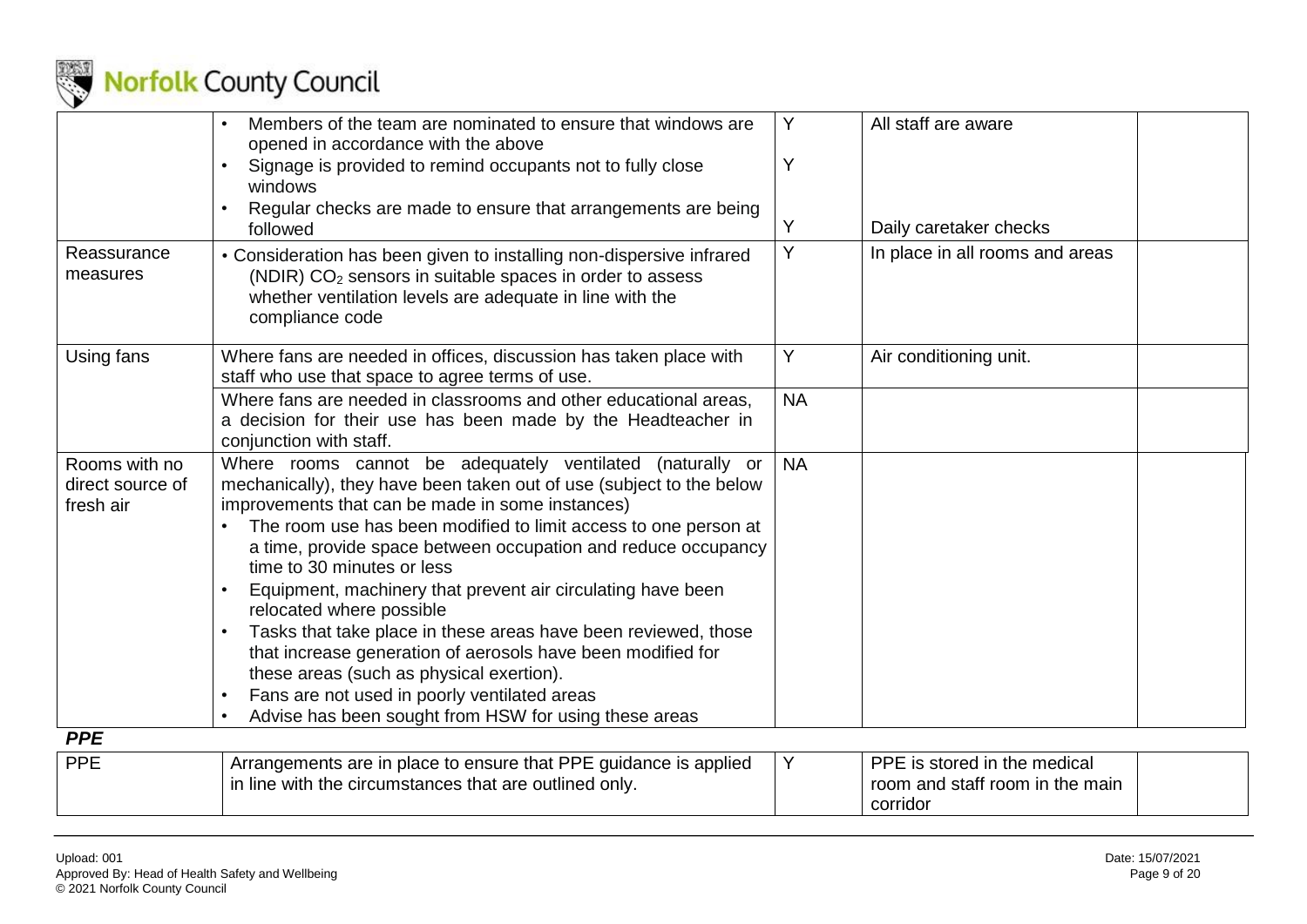

#### **Educational visits and use of third-party premises**

<span id="page-9-0"></span>

| International visits | Bookings consider changes to the travel status that may occur<br>during a visit, taking account of travel legislation, insurance<br>cover and contingency planning<br>A separate risk assessment is completed for the trip,<br>considering public health advice that is in place both in the UK<br>and the country being visited including hygiene and ventilation<br>and all areas identified below.<br>All elements of the trip are considered including transport, trips<br>and accommodation. | v | <b>NA</b><br>Trips will have a full risk<br>assessment to include Covid<br>considerations |  |
|----------------------|---------------------------------------------------------------------------------------------------------------------------------------------------------------------------------------------------------------------------------------------------------------------------------------------------------------------------------------------------------------------------------------------------------------------------------------------------------------------------------------------------|---|-------------------------------------------------------------------------------------------|--|
|                      |                                                                                                                                                                                                                                                                                                                                                                                                                                                                                                   |   |                                                                                           |  |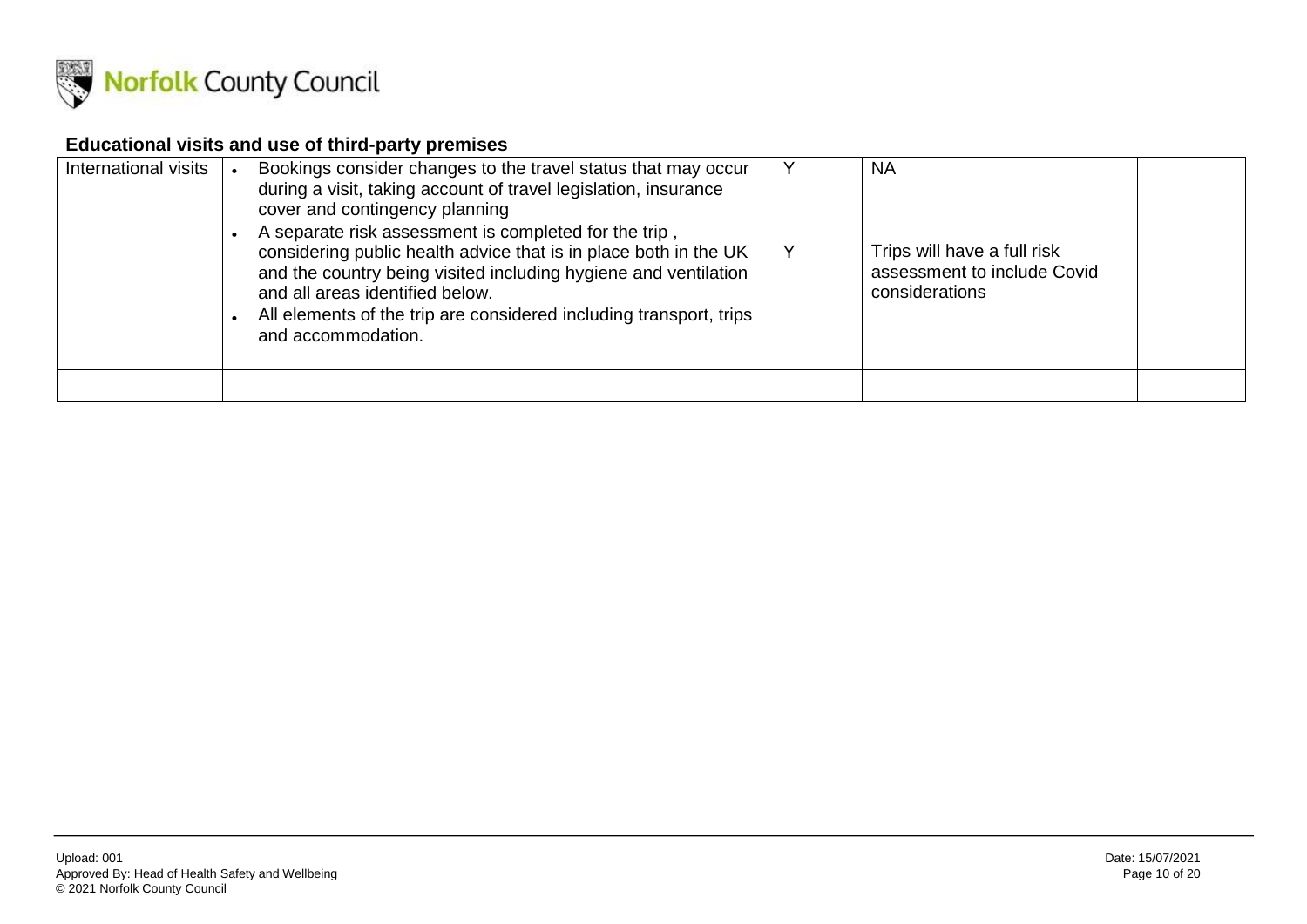

| All visits                 | Staff involved in the risk assessment are familiar with the<br>COVID-19 Educational Settings Compliance code and any<br>specific industry guidance that relates to the activity.        | Y | All will sign to show they have<br>read the risk assessment and<br>teachers / trip leaders will have |  |
|----------------------------|-----------------------------------------------------------------------------------------------------------------------------------------------------------------------------------------|---|------------------------------------------------------------------------------------------------------|--|
|                            | The provider has confirmed that they are managing the risk of<br>COVID-19 via completion of the COVID-19 Third Party<br>Premises/Activities Declaration Form for Ed Settings or Good to |   | contributed to it.                                                                                   |  |
|                            | Go accreditation                                                                                                                                                                        |   |                                                                                                      |  |
|                            | Where appropriate, the third-party provider is involved in planning<br>arrangements.                                                                                                    |   |                                                                                                      |  |
|                            | Arrangements are in place to encourage Asymptomatic Testing<br>for school staff and secondary school pupils before and after the<br>visit                                               |   |                                                                                                      |  |
|                            | Arrangements are in place to obtain assurance from the venue<br>regarding how staff participate in regular testing.                                                                     |   |                                                                                                      |  |
|                            | A thorough risk assessment is completed using the COVID-19<br>General Risk Assessment Form in addition to the normal                                                                    |   |                                                                                                      |  |
|                            | process using Evolve and includes:                                                                                                                                                      | Υ |                                                                                                      |  |
|                            | Arrangements for cleaning, ventilation, maintenance of<br>$\circ$<br>personal hygiene and where possible keeping respectful                                                             |   |                                                                                                      |  |
|                            | distance from others including other groups and<br>individuals using the facilities                                                                                                     |   |                                                                                                      |  |
|                            | There is an appropriate level of insurance cover for the<br>$\circ$<br>visit                                                                                                            | Y |                                                                                                      |  |
|                            | The venue has provided the school with visitor<br>information and briefings, including details of their<br>COVID-19 arrangements                                                        | Y |                                                                                                      |  |
| Specific<br>considerations | Additional factors needed for children (and staff) with SEND and<br>medical conditions have been considered.                                                                            | Y | Behaviour management plans<br>are in place for all students.                                         |  |
|                            | There are contingency plans in place, for example, to respond<br>to symptoms developing in the group.                                                                                   |   | Where needed additional risk<br>assessments are in place.                                            |  |
|                            |                                                                                                                                                                                         |   |                                                                                                      |  |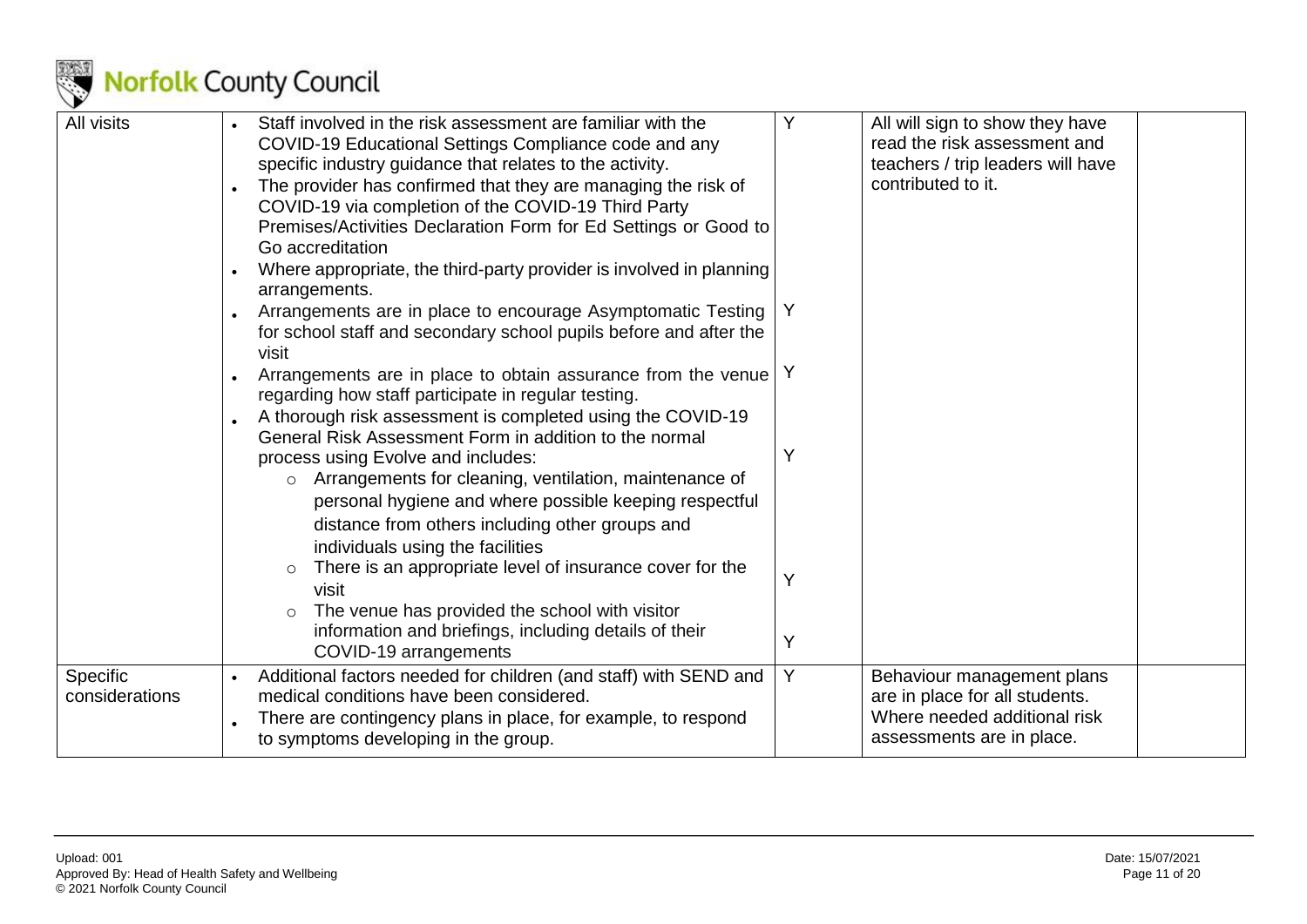

#### **Transport and travel**

| Public and school<br>transport | Pupils, parents and staff have been advised not to use school<br>transport if they have symptoms                                                                                                                                                                                                              | Y         |                                                                                                                                                                            |
|--------------------------------|---------------------------------------------------------------------------------------------------------------------------------------------------------------------------------------------------------------------------------------------------------------------------------------------------------------|-----------|----------------------------------------------------------------------------------------------------------------------------------------------------------------------------|
|                                | Pupils, parents and staff have been advised to wash or sanitise<br>their hands before and after using transport services and following<br>guidance for the removal of face coverings where worn.                                                                                                              | Υ         |                                                                                                                                                                            |
|                                | Windows are opened during journeys where it is safe to do so                                                                                                                                                                                                                                                  | ∨         |                                                                                                                                                                            |
|                                | Cleaning arrangements follow the COVID-19 Compliance Code for<br>all Educational Settings.                                                                                                                                                                                                                    | Υ         |                                                                                                                                                                            |
|                                | Staff do not transport a symptomatic pupil (unless specifically in<br>relation to a residential setting)                                                                                                                                                                                                      | <b>No</b> | Minibus has been fitted with a<br>visor and seat coverings.                                                                                                                |
|                                | Staff and secondary pupils continue to use face coverings<br>when using school transport unless exempt from doing so<br>Pupils, parents/carers are advised to follow transport provider<br>requirements to wear face coverings<br>Staff are encouraged to wear face coverings when using public<br>transport. | v         | All NCC transported students<br>are following all guidance.<br>Some of our children are<br>exempt and each of these has<br>been discussed with individual<br>taxi drivers. |

#### <span id="page-11-0"></span>**Visitors**

<span id="page-11-1"></span>

| The time of visits occur so that visitors are separated from staff and<br>pupils where possible.                                                                                                                                                                                                                            | Visitors do not enter the<br>classrooms                                           |  |
|-----------------------------------------------------------------------------------------------------------------------------------------------------------------------------------------------------------------------------------------------------------------------------------------------------------------------------|-----------------------------------------------------------------------------------|--|
| Visits are managed to encourage space creation e.g. through<br>meeting in outside spaces or large well ventilated rooms with<br>furniture spread out                                                                                                                                                                        | No more than two families will be<br>involved in tours. Face masks<br>being used. |  |
| Visitors are advised of the following in advance:<br>That you encourage participation in asymptomatic testing<br>Specific arrangements for the meeting, for example, applying<br>respectful distancing where it is possible.<br>To leave the setting immediately if they develop symptoms<br>Hand shaking should be avoided | Office staff communicate with all<br>visitors and parents                         |  |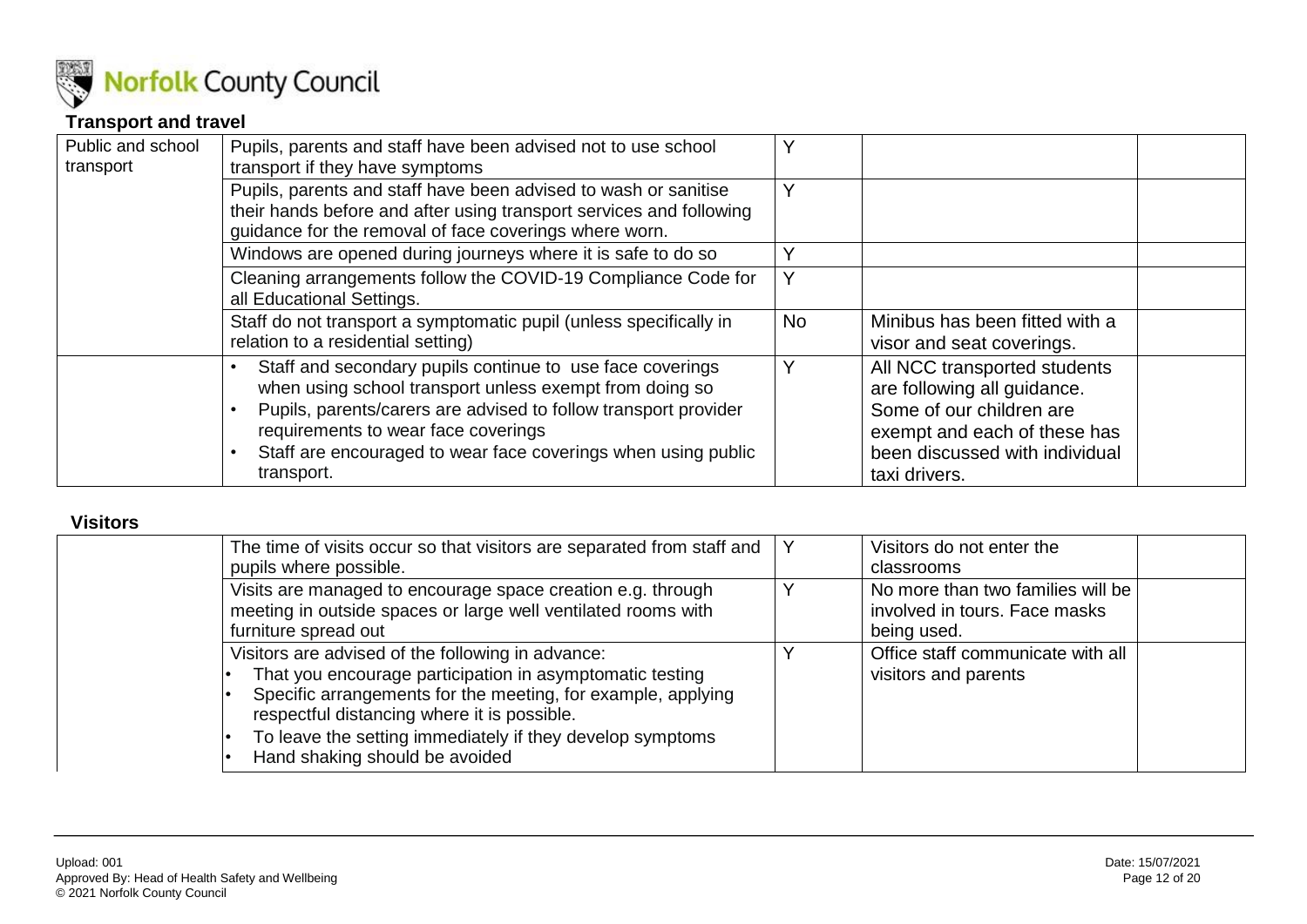

|                 | On arrival visitors will be:<br>Provided with relevant site information<br>Asked to perform hand hygiene                                                                                 |           | Receptionist or secretary will<br>clearly go through the<br>arrangements during the sign in. |
|-----------------|------------------------------------------------------------------------------------------------------------------------------------------------------------------------------------------|-----------|----------------------------------------------------------------------------------------------|
|                 | • Asked to confirm that they do not have symptoms no matter how mild<br>or are currently required to isolate.                                                                            |           |                                                                                              |
|                 | Visitors will use their own pen or will be provided with a pen that they $ Y $<br>take with them.                                                                                        |           |                                                                                              |
|                 | A QR code is in place for events involving large numbers of visitors.                                                                                                                    | <b>NA</b> |                                                                                              |
|                 | Consideration is given to the layout and use of the reception area<br>and meeting rooms, for example, chairs are moved further apart<br>and sitting side by side where possible.         |           | <b>New</b><br>meeting<br>has<br>room<br>sufficient space and ventilation<br>to distance.     |
| Key contractors | Key contractors are aware of the control measures in place prior<br>to visiting the site.<br>Key contractors confirm that they have completed a risk<br>assessment prior to their visit. |           |                                                                                              |

#### **Catering**

|                  | Where catering services are contracted, the setting has ensured<br>that the service is following the relevant government guidance.                                                                                                                                                                                                                                                                                            | <b>NA</b> |
|------------------|-------------------------------------------------------------------------------------------------------------------------------------------------------------------------------------------------------------------------------------------------------------------------------------------------------------------------------------------------------------------------------------------------------------------------------|-----------|
|                  | Directly provided catering services follow the principles of the<br>Educational Settings Compliance Code and relevant government<br>quidance                                                                                                                                                                                                                                                                                  | <b>NA</b> |
| Vending machines | Vending machine disinfection is incorporated into the touch point   NA<br>cleaning arrangements.<br>Consideration has been given to the number of touch points and<br>that some parts may be hard to clean, e.g. collection slot,<br>therefore performing hand hygiene before and after use is<br>reinforced.<br>Hand sanitiser and disinfectant wipes are provided next to them<br>with instruction to use before and after. |           |

#### <span id="page-12-1"></span><span id="page-12-0"></span>**Health, well-being and attendance**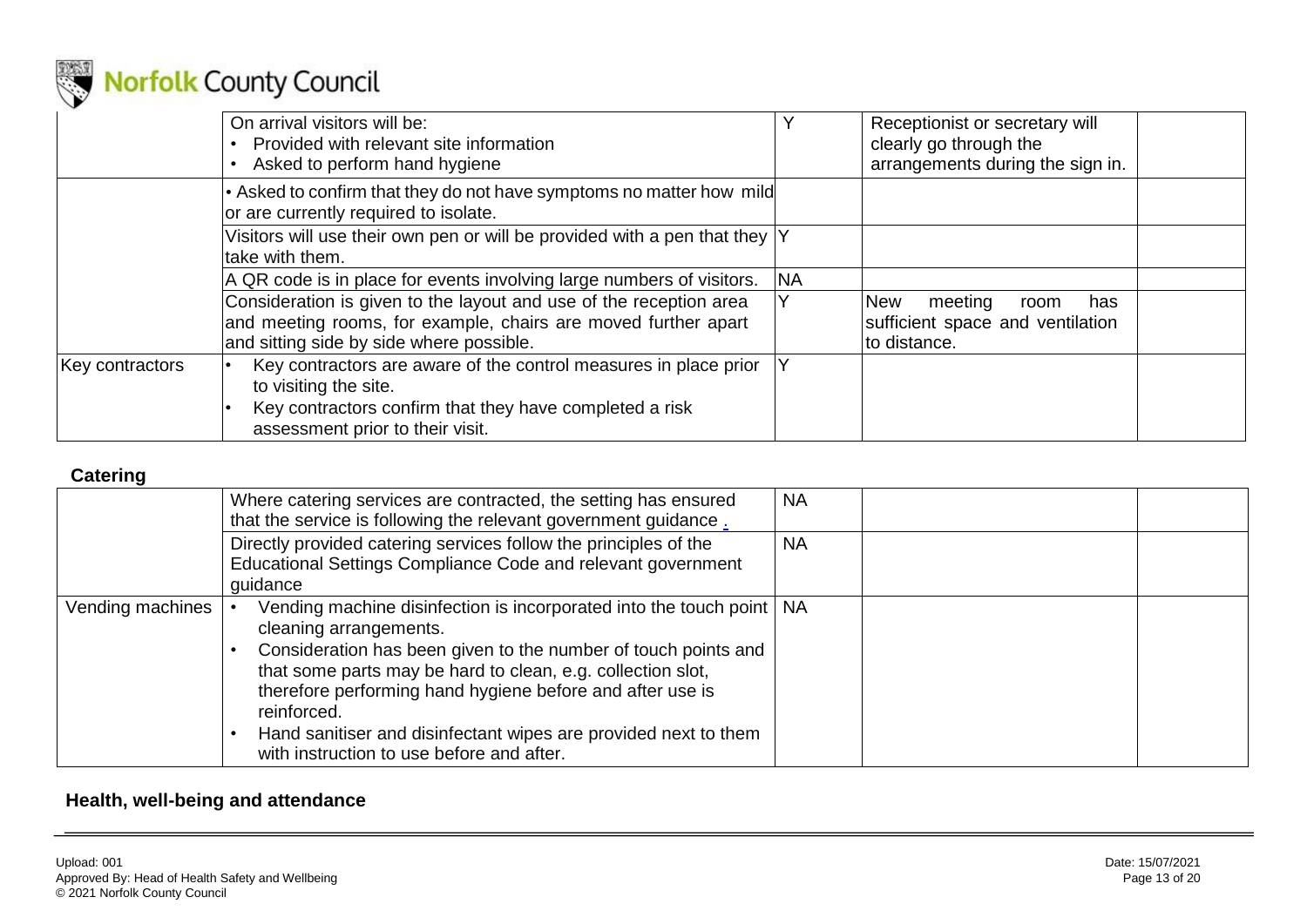

#### *Asymptomatic testing*

| Summer                   | Staff and secondary pupils are encouraged to continue to                                                                                                                                                                                                                                                                                                                                                                                                                                                                                                                                                                                                                                                        | Y |                                                                                                                        |  |
|--------------------------|-----------------------------------------------------------------------------------------------------------------------------------------------------------------------------------------------------------------------------------------------------------------------------------------------------------------------------------------------------------------------------------------------------------------------------------------------------------------------------------------------------------------------------------------------------------------------------------------------------------------------------------------------------------------------------------------------------------------|---|------------------------------------------------------------------------------------------------------------------------|--|
| attendance               | regularly test at home if they attend the setting over the summer                                                                                                                                                                                                                                                                                                                                                                                                                                                                                                                                                                                                                                               |   |                                                                                                                        |  |
|                          | period.                                                                                                                                                                                                                                                                                                                                                                                                                                                                                                                                                                                                                                                                                                         |   |                                                                                                                        |  |
|                          | Tests are provided to attending staff and pupils                                                                                                                                                                                                                                                                                                                                                                                                                                                                                                                                                                                                                                                                | Υ |                                                                                                                        |  |
| Autumn return            | Secondary pupils are offered 2 onsite lateral flow tests 3 to 5<br>days apart on their return (this can commence 3 working days<br>before the start of term and staggered return applied across the<br>first week).<br>Staff and secondary pupils are encouraged to continue to test<br>twice weekly until notified.<br>A small asymptomatic testing site is retained on site at<br>secondary settings so that pupils who are unable to test at home<br>can use this facility.<br>Lateral Flow Device testing arrangements are followed as<br>detailed in guidance on the COVID-19 website for Norfolk<br><b>Schools</b><br>The risk assessment templates for LFD testing have been<br>completed as appropriate | Y | On site the first week and then<br>at home for students that can<br>manage and at school for those<br>that require it. |  |
| Vaccination              | Where eligible, staff and students are encouraged to participate in                                                                                                                                                                                                                                                                                                                                                                                                                                                                                                                                                                                                                                             | Y |                                                                                                                        |  |
|                          | the vaccination programme.                                                                                                                                                                                                                                                                                                                                                                                                                                                                                                                                                                                                                                                                                      |   |                                                                                                                        |  |
| <b>First aid</b>         |                                                                                                                                                                                                                                                                                                                                                                                                                                                                                                                                                                                                                                                                                                                 |   |                                                                                                                        |  |
| First $aid - all$        | COVID-19 First Aid guidance is followed.                                                                                                                                                                                                                                                                                                                                                                                                                                                                                                                                                                                                                                                                        |   | Both staff have had the full                                                                                           |  |
| settings                 |                                                                                                                                                                                                                                                                                                                                                                                                                                                                                                                                                                                                                                                                                                                 |   | training and Covid update.                                                                                             |  |
| Individual risk - pupils |                                                                                                                                                                                                                                                                                                                                                                                                                                                                                                                                                                                                                                                                                                                 |   |                                                                                                                        |  |
| Clinically               | Pupils will attend unless they are advised not to by GP or<br>$\bullet$                                                                                                                                                                                                                                                                                                                                                                                                                                                                                                                                                                                                                                         | Υ | Individual behaviour                                                                                                   |  |

Clinician. Specific recommendations will be assessed where

required.

<span id="page-13-2"></span><span id="page-13-1"></span><span id="page-13-0"></span>extremely vulnerable

management plans for all students and risk assessments

for the most vulnerable.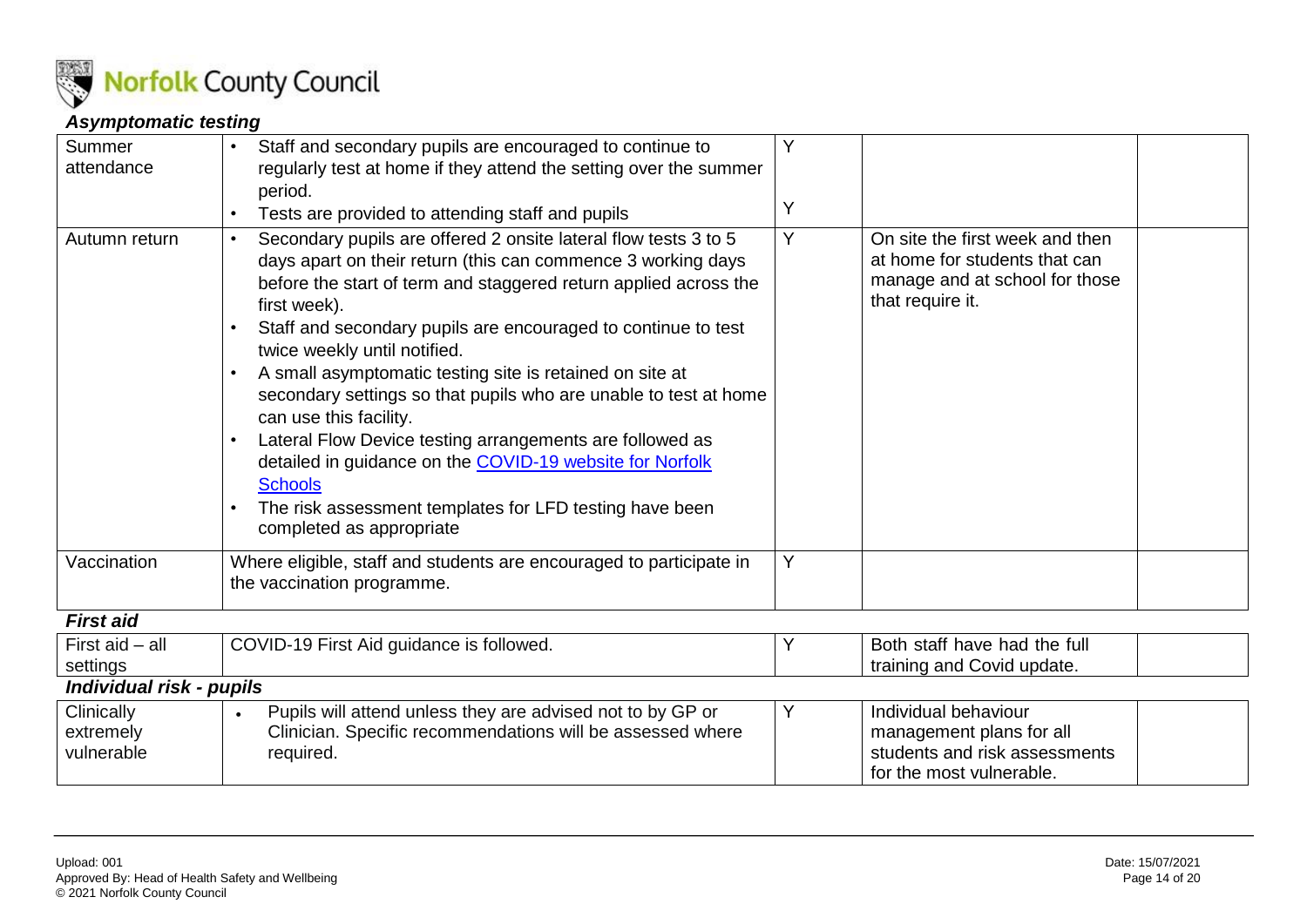

| risk<br>Increase<br>including ethnicity<br>and pregnancy | Individual risk assessments will be carried out for pupils who   Y<br>are at an increased risk                                                                                |           |  |
|----------------------------------------------------------|-------------------------------------------------------------------------------------------------------------------------------------------------------------------------------|-----------|--|
| Aerosol<br>generating<br>procedures                      | A specific assessment is in place supported by the young<br>persons health professional and following Ed Settings<br>Guidance on APG's Educational Settings Guidance on AGP's | <b>NA</b> |  |

#### *Individual support planning*

| Increased                       | The measures detailed in Guidance to Support Positive Behaviour     | Y |                             |
|---------------------------------|---------------------------------------------------------------------|---|-----------------------------|
| supportive                      | have been implemented.                                              |   |                             |
| measures for                    | Individual Support plans have been reviewed for pupils where        | Υ | All students have behaviour |
| pupils/                         | required, for example for pupils who are: less able to report       |   | management plans which      |
| psychological                   | symptoms; cannot follow strict hygiene; display behaviours that are |   | identify need.              |
| needs                           | challenging to manage in the current context and require close      |   |                             |
|                                 | contact tasks. Plans are agreed with staff (parent and pupil where  |   |                             |
|                                 | required).                                                          |   |                             |
|                                 | Support plans include:                                              | Υ |                             |
|                                 | Specific cleaning and disinfection requirements such as             |   |                             |
|                                 | changing beds and wheelchairs.                                      |   |                             |
|                                 | Ensuring that staff increase their level of self protection,        |   |                             |
|                                 | Ensure that the pupil washing their hands before and after          |   |                             |
|                                 | where able to or use skin friendly handwipes before and after       |   |                             |
|                                 | Checking that the person does not have symptoms as detailed         |   |                             |
|                                 | in the compliance code.                                             |   |                             |
|                                 | Staff are aware of the required infection control measures and      | Y |                             |
|                                 | understanding that the normal PPE that would have previously        |   |                             |
|                                 | been used is still required.                                        |   |                             |
| <b>Wellbeing and attendance</b> |                                                                     |   |                             |
| Pupil well-being,               | Arrangements are in place to ensure that pupils are appropriately   | Y |                             |
| mental health and               | supported in relation to mental health and well-being difficulties, |   |                             |

<span id="page-14-1"></span><span id="page-14-0"></span>

| mento'<br>l health and | ' supported in relation to mental health and well-being difficulties. |  |  |
|------------------------|-----------------------------------------------------------------------|--|--|
| behaviour              | ' supporting mental health and well-being<br>юнио а                   |  |  |
|                        | $rac{1}{2}$                                                           |  |  |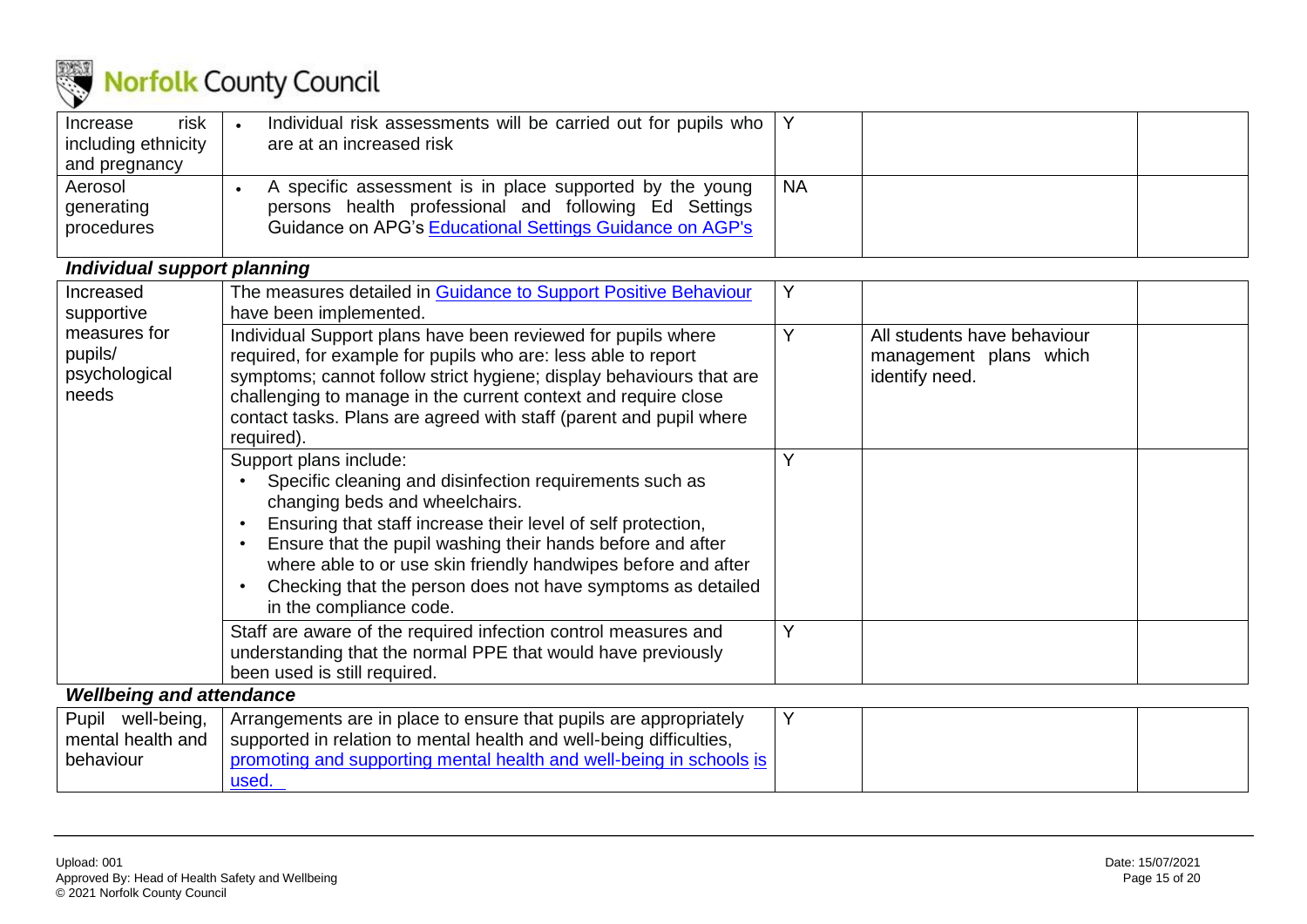

|                                 | Existing arrangements are followed for supporting students who are   Y<br>distressed and where safeguarding issues come to light.                    |   |                                                                                                                  |  |
|---------------------------------|------------------------------------------------------------------------------------------------------------------------------------------------------|---|------------------------------------------------------------------------------------------------------------------|--|
|                                 | Available resources are used to identify and support students and<br>staff who exhibit signs of distress.                                            | Y | All students and staff given<br>additional support and school<br>councillor available for students<br>and staff. |  |
|                                 | Behaviour relating to COVID controls will be managed as it normally   Y<br>would in order to encourage universal hygiene and safety<br>arrangements. |   |                                                                                                                  |  |
| Where attendance<br>is impacted | The setting will discuss and provide reassurance of the measures<br>in place with pupils and parents/carers.                                         |   |                                                                                                                  |  |

#### *Staff health and well-being*

<span id="page-15-1"></span><span id="page-15-0"></span>

| Individual<br>assessment | • All staff requiring a specific risk assessment have been identified,<br>risk assessments have been undertaken in line with COVID-19<br>Your health and your safety when working in educational<br>settings and the template provided is used to record<br>conversations and agreed control measures. |   | Individual risk assessments<br>completed where needed, |  |
|--------------------------|--------------------------------------------------------------------------------------------------------------------------------------------------------------------------------------------------------------------------------------------------------------------------------------------------------|---|--------------------------------------------------------|--|
| Wellbeing                | Suitable supportive measures have been put in place for staff, for                                                                                                                                                                                                                                     | Y |                                                        |  |
|                          | example, how to obtain well-being support                                                                                                                                                                                                                                                              |   |                                                        |  |
|                          | <b>Self-Isolation Arrangements - Staff and Pupils</b>                                                                                                                                                                                                                                                  |   |                                                        |  |
| Symptoms                 | Staff know to go home as soon as possible if they develop Y<br>symptoms of COVID-19                                                                                                                                                                                                                    |   |                                                        |  |
|                          | Pupils know what the main symptoms are and who to report to if $\vert$ Y<br>they develop symptoms, no matter how mild and staff will ensure<br>that they go home as soon as possible                                                                                                                   |   |                                                        |  |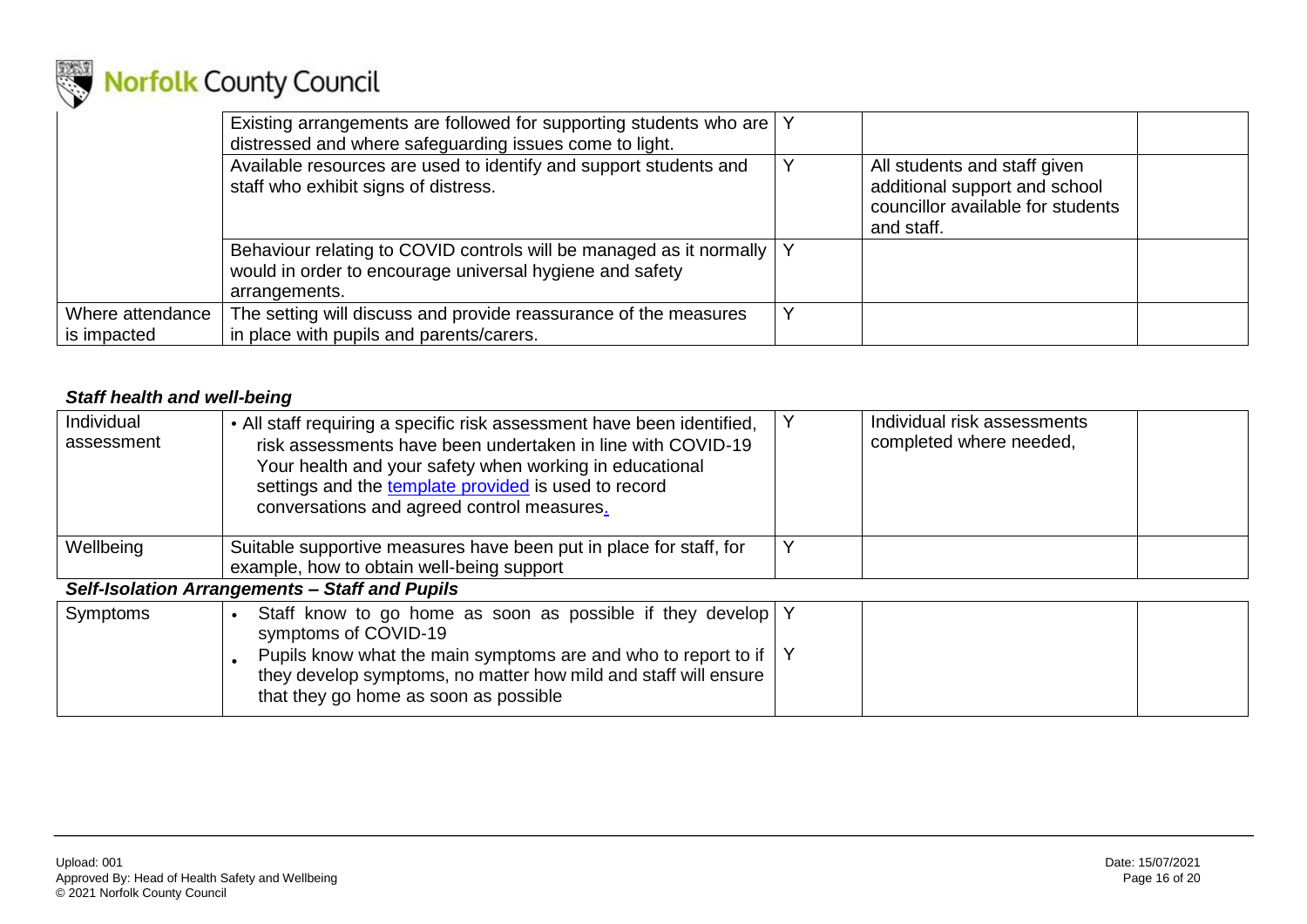

|                            | Staff check with pupils regarding symptoms on their arrival and Y<br>remain vigilant for developing symptoms throughout the day<br>Anyone who has developed symptoms and cannot go home<br>immediately will wait in the designated room<br>Arrangements are in place for the management of pupils who are<br>not able to communicate their symptoms and staff are aware of<br>these arrangements e.g. temperature checks | Medical room |  |
|----------------------------|--------------------------------------------------------------------------------------------------------------------------------------------------------------------------------------------------------------------------------------------------------------------------------------------------------------------------------------------------------------------------------------------------------------------------|--------------|--|
| Self-isolation<br>criteria | Staff and pupils know that isolation arrangements must be followed:<br>Where notified by NHS Test and Trace<br>In line with travel - Entering the UK<br>If the person has COVID-19 symptoms<br>On receiving a positive LFD or PCR test                                                                                                                                                                                   |              |  |

#### **Collaboration**

#### *General Arrangements*

<span id="page-16-1"></span><span id="page-16-0"></span>

| General<br>Arrangements | Arrangements have been put in place to ensure communication<br>and collaboration between pupils, staff, staff representatives<br>(e.g. unions) and parents.<br>Communication routes are publicised and have been formally<br>planned.                                                                           | All staff and students identified<br>will be contacted individually by<br>the office, SD or KK |  |
|-------------------------|-----------------------------------------------------------------------------------------------------------------------------------------------------------------------------------------------------------------------------------------------------------------------------------------------------------------|------------------------------------------------------------------------------------------------|--|
|                         | The template letter (Communicating arrangements with parents<br>and parent engagement (primary and Early Years or Secondary<br>Settings) has been completed and sent to all parents/Carers.<br>Where required the setting has added additional information that<br>has been identified in this risk assessment. |                                                                                                |  |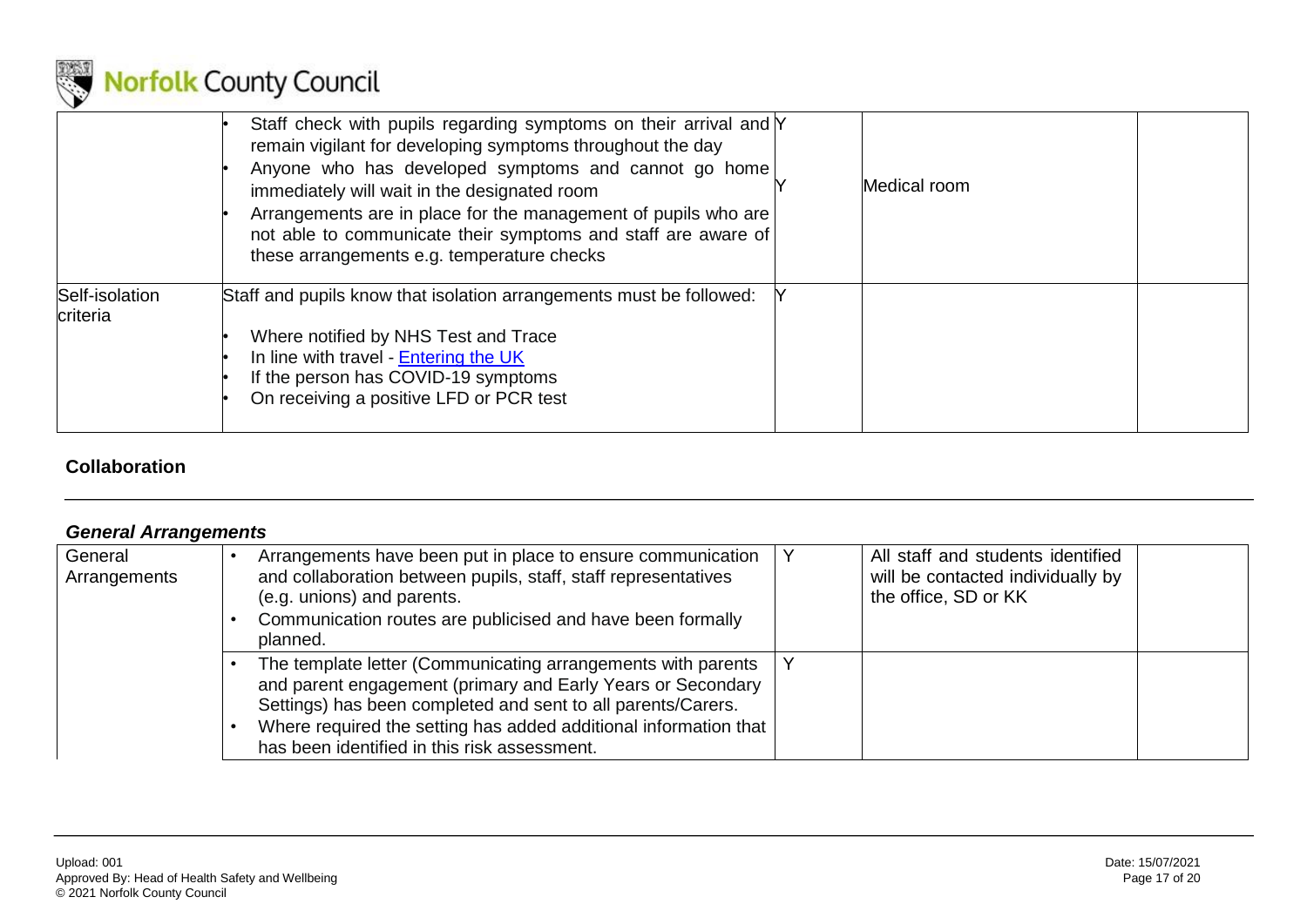

|                                          | Parents have been communicated with regarding external<br>wraparound care and extra-curricular providers, outlining the<br>measures to look out for and the guidance for parents and carers<br>has been shared to support their decision making                                                                                                                                                                                                                                                                                                                                                                                                                                                                                                                                                                                                                                                                                          | <b>NA</b>                  |                                                   |  |
|------------------------------------------|------------------------------------------------------------------------------------------------------------------------------------------------------------------------------------------------------------------------------------------------------------------------------------------------------------------------------------------------------------------------------------------------------------------------------------------------------------------------------------------------------------------------------------------------------------------------------------------------------------------------------------------------------------------------------------------------------------------------------------------------------------------------------------------------------------------------------------------------------------------------------------------------------------------------------------------|----------------------------|---------------------------------------------------|--|
|                                          | The arrangements that have been put in place have considered<br>additional and inclusive support measures where needed, for<br>example, easy read and additional language versions are provided<br>as necessary.                                                                                                                                                                                                                                                                                                                                                                                                                                                                                                                                                                                                                                                                                                                         | <b>NA</b>                  |                                                   |  |
| All staff instruction<br>and involvement | Staff have been instructed on the nature of COVID-19 and the<br>reasons that control measures have changed (as outlined in the<br>compliance code)<br>Local arrangements identified in this risk assessment have been<br>$\bullet$<br>discussed with all staff and they have confirmed they understand<br>the reason for the control measures that are required.<br>A record is maintained by the setting which details all of the<br>$\bullet$<br>specific areas of instruction and training that have been provided<br>for all members of staff.<br>All staff have confirmed that they are confident in applying the<br>$\bullet$<br>control measures identified in this assessment.<br>Staff have been involved in the practical implementation of this<br>risk assessment (remotely where they are currently not in the<br>setting).<br>Staff have been given the opportunity to discuss and resolve any<br>concerns that they have. | Y<br>Y<br>Y<br>Y<br>Y<br>Y | Staff training and regular<br>updates in briefing |  |
|                                          | Staff have been advised that there is no need for anything other<br>than normal personal hygiene and washing of clothing following a<br>day in school.                                                                                                                                                                                                                                                                                                                                                                                                                                                                                                                                                                                                                                                                                                                                                                                   | Y                          |                                                   |  |
|                                          | The setting has ensured that particular attention has been paid to<br>new/inexperienced staff, trainees and those with additional<br>significant role changes.                                                                                                                                                                                                                                                                                                                                                                                                                                                                                                                                                                                                                                                                                                                                                                           | Y                          |                                                   |  |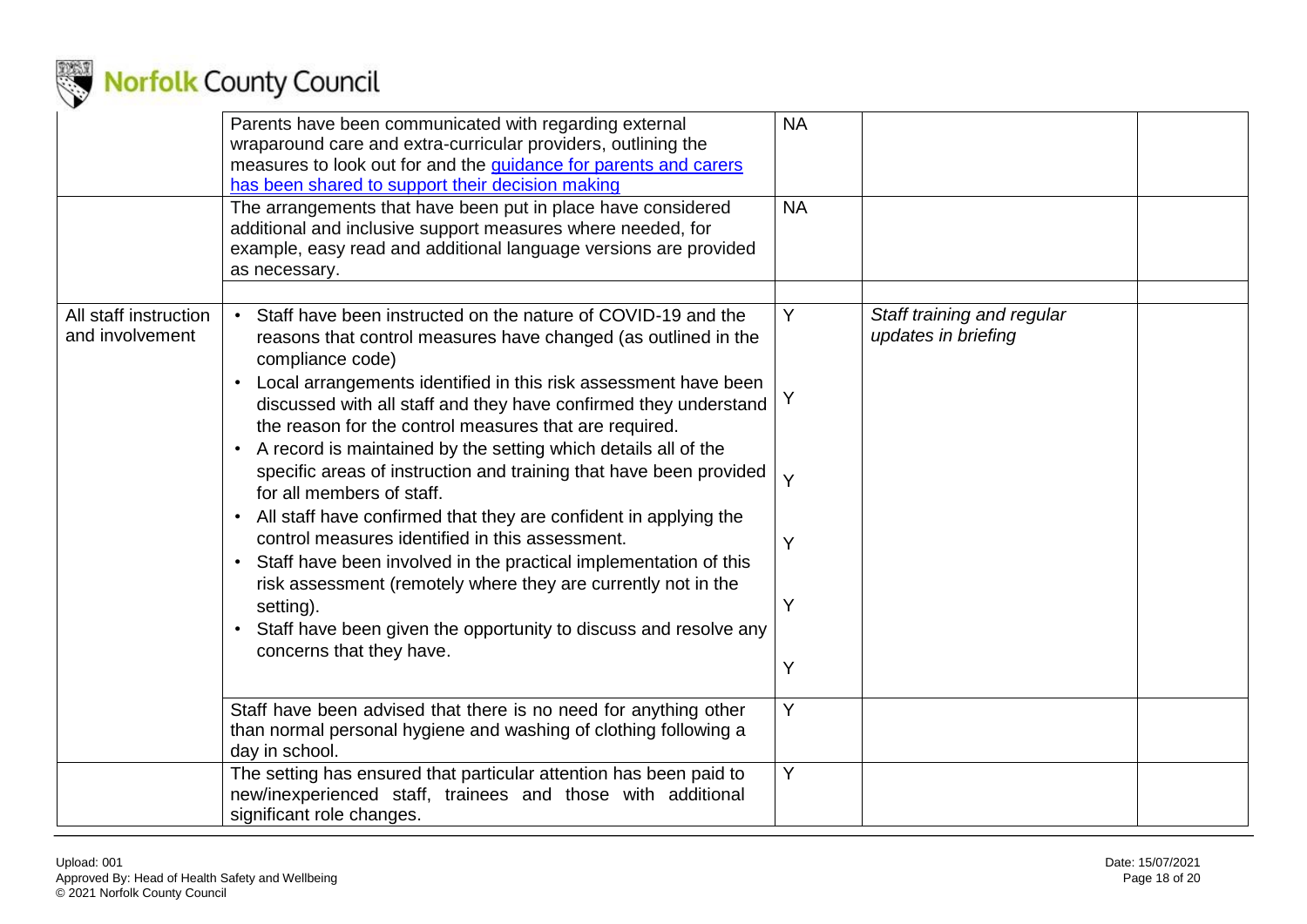

### **Respectful space**

| Consideration has been given to where respectful space can be<br>maintained between people including:<br>Continued cohorting of staff<br>Utilisation of online meetings and training<br>Keeping numbers minimised for in person meetings and training | Continuing with online<br>meetings and briefings and<br>people can choose if they<br>attend in person or on line. |
|-------------------------------------------------------------------------------------------------------------------------------------------------------------------------------------------------------------------------------------------------------|-------------------------------------------------------------------------------------------------------------------|
| Reduction of pinch points and areas of congestion<br>Furniture in areas such as reception, meeting rooms, staff<br>rooms and offices has been rearranged to prevent face to face<br>working and support respectful space where possible               | Staggered breaks and<br>lunchtimes will continue                                                                  |

#### **Hiring School Premises (and providing premises for club use)**

<span id="page-18-0"></span>

| Cleaning and disinfection requirements are established for all<br>areas used (premises and equipment)                                                                                                                                                                                     | <b>NA</b> |
|-------------------------------------------------------------------------------------------------------------------------------------------------------------------------------------------------------------------------------------------------------------------------------------------|-----------|
| Information about ventilation requirements is provided to the<br>user                                                                                                                                                                                                                     | <b>NA</b> |
| The school and user have agreed and confirmed their<br>responsibilities prior to use,<br>The hirer has confirmed that they are following COVID-19<br>control measures for their activities<br>The use of QR codes is encouraged where members of the<br>public take part in the activity. | I NA      |

#### <span id="page-18-2"></span><span id="page-18-1"></span>**Review**